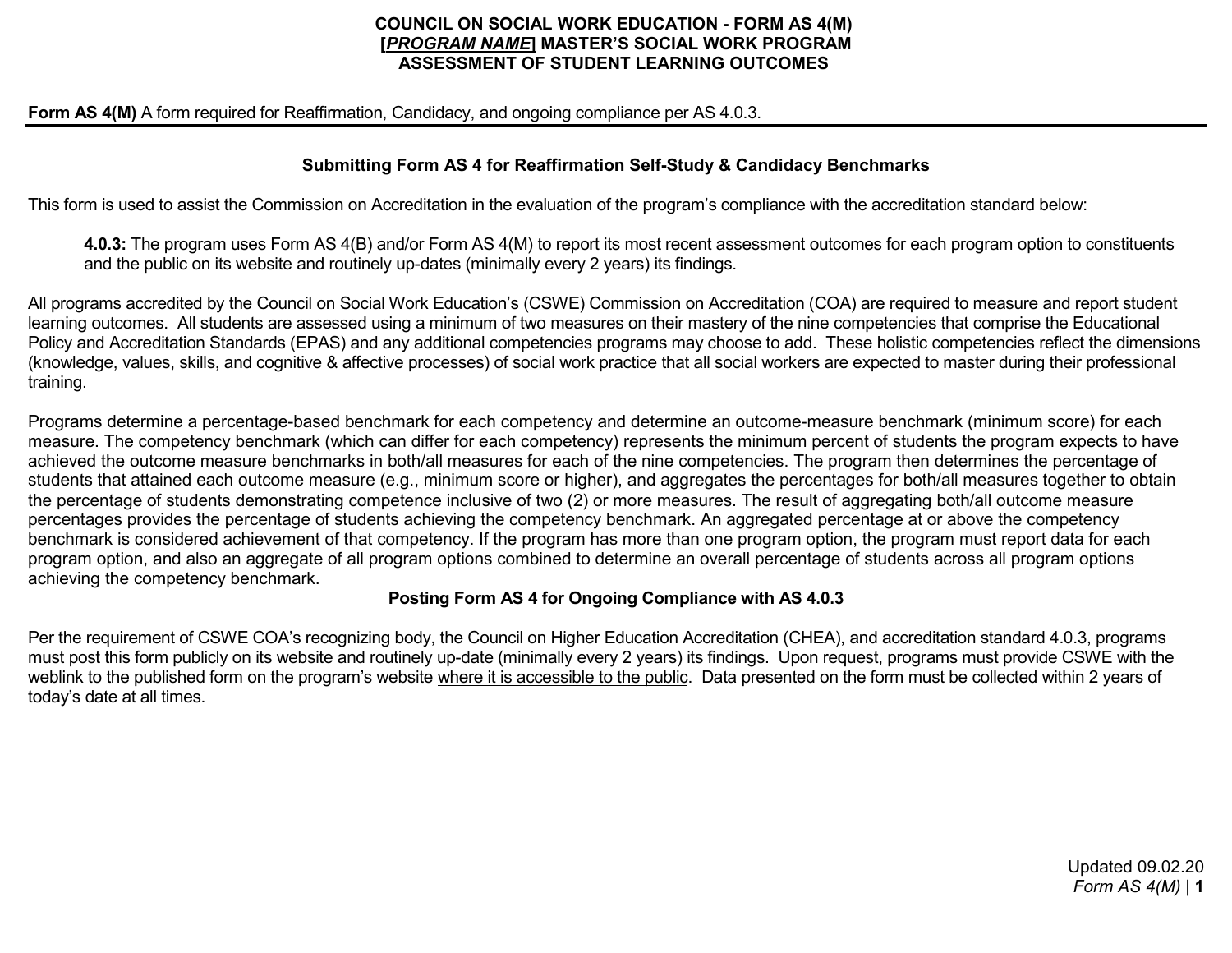# **Summary of the Program's Assessment Plan | Generalist Practice**

All students are assessed using a minimum of two measures on their mastery of the nine competencies that comprise the Educational Policy and Accreditation Standards of the Council on Social Work Education and any additional competencies programs may choose to add. Summarize the program's competency-based assessment plan. Programs may add/delete rows to accurately reflect the number measures included in the data presented.

| <b>Assessment Measure #1: Practicum I Field Evaluation</b>                         |                         |  |  |  |  |  |
|------------------------------------------------------------------------------------|-------------------------|--|--|--|--|--|
| Dimension(s) assessed:                                                             | K, S, V, C/A            |  |  |  |  |  |
| When/where students are assessed:                                                  | Student specific        |  |  |  |  |  |
|                                                                                    | tasks related to        |  |  |  |  |  |
|                                                                                    | each                    |  |  |  |  |  |
|                                                                                    | competency and          |  |  |  |  |  |
|                                                                                    | behavior with           |  |  |  |  |  |
|                                                                                    | observable              |  |  |  |  |  |
|                                                                                    | measurement             |  |  |  |  |  |
| Who assessed student competence:                                                   | <b>Field Instructor</b> |  |  |  |  |  |
|                                                                                    | and Field               |  |  |  |  |  |
|                                                                                    | Supervisor              |  |  |  |  |  |
| Outcome Measure Benchmark (minimum score indicative of achievement)                | 4                       |  |  |  |  |  |
| for Competencies 1-9:                                                              |                         |  |  |  |  |  |
| (Add additional rows if Outcome Measure Benchmarks are different per               |                         |  |  |  |  |  |
| competency)                                                                        |                         |  |  |  |  |  |
| Competency Benchmark (percent of students the program expects to have              | 85%                     |  |  |  |  |  |
| achieved the minimum scores, inclusive of all measures) for Competencies<br>$1-9:$ |                         |  |  |  |  |  |
| (Add additional rows if Competency Benchmarks are different per                    |                         |  |  |  |  |  |
| competency)                                                                        |                         |  |  |  |  |  |
| <b>Assessment Measure #2: Assessment Assignment</b>                                |                         |  |  |  |  |  |
| Dimension(s) assessed:                                                             | K, S, V, C/A            |  |  |  |  |  |
| When/where students are assessed:                                                  | Classroom/when          |  |  |  |  |  |
|                                                                                    | assignment due          |  |  |  |  |  |
| Who assessed student competence:                                                   | Instructor of           |  |  |  |  |  |
|                                                                                    | record                  |  |  |  |  |  |
| Outcome Measure Benchmark (minimum score indicative of achievement)                | 80%                     |  |  |  |  |  |
| for Competencies 1-9:                                                              |                         |  |  |  |  |  |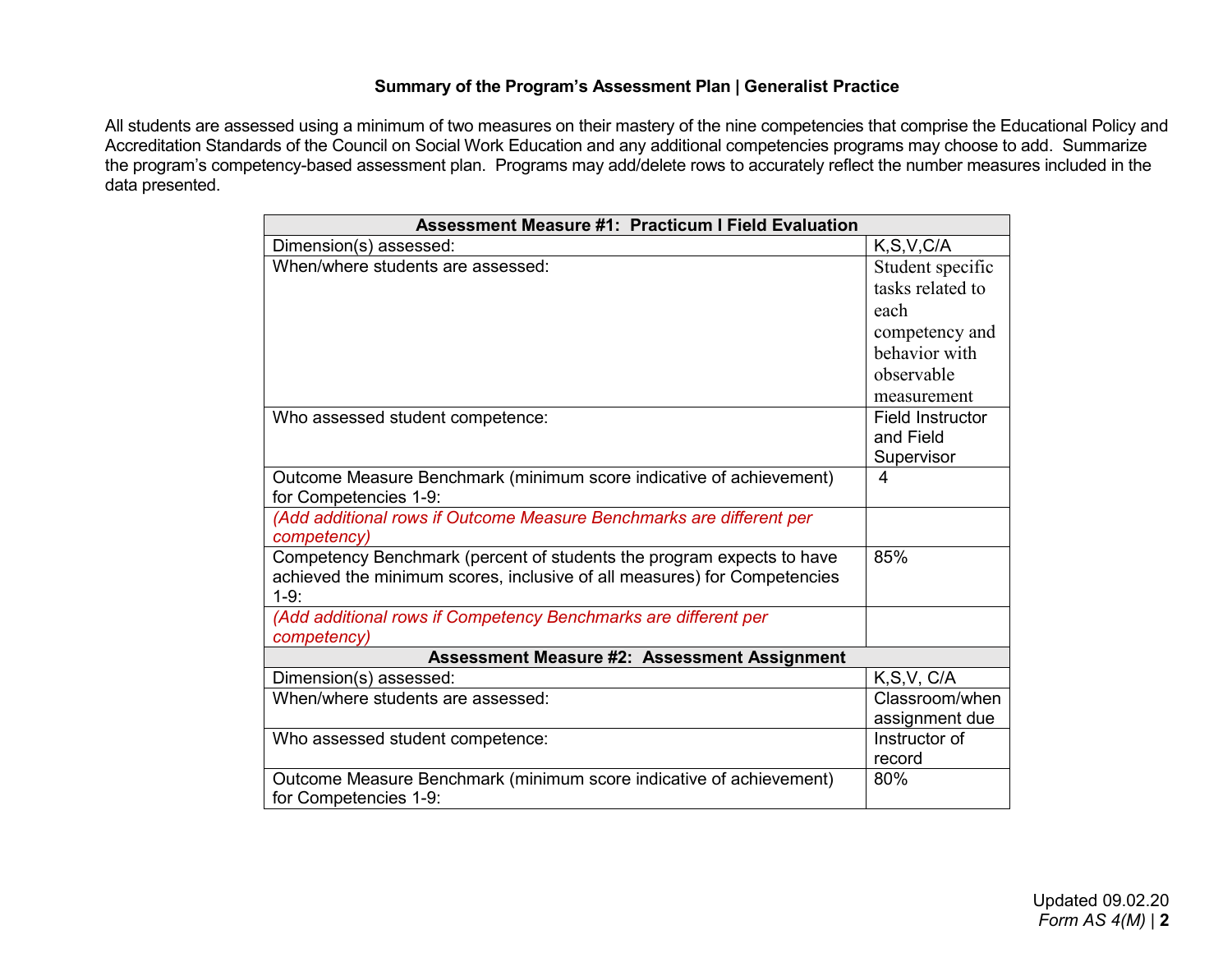| (Add additional rows if Outcome Measure Benchmarks are different per     |     |  |  |  |  |
|--------------------------------------------------------------------------|-----|--|--|--|--|
| competency)                                                              |     |  |  |  |  |
| Competency Benchmark (percent of students the program expects to have    | 85% |  |  |  |  |
| achieved the minimum scores, inclusive of all measures) for Competencies |     |  |  |  |  |
| $1-9:$                                                                   |     |  |  |  |  |
| (Add additional rows if Competency Benchmarks are different per          |     |  |  |  |  |
| competency)                                                              |     |  |  |  |  |
| [optional] Assessment Measure #3: [INSTRUMENT NAME]                      |     |  |  |  |  |
| (Repeat table for each additional measure)                               |     |  |  |  |  |

## **Summary of the Program's Assessment Plan | Specialized Practice**

Students are assessed using a minimum of two measures on their mastery of the nine competencies that comprise the Educational Policy and Accreditation Standards of the Council on Social Work Education and any additional competencies programs may choose to add, that reflect the area of specialized practice. Summarize the program's competency-based assessment plan. Programs may add/delete rows to accurately reflect the number of areas of specialized practice and each measure included in the data presented.

#### **Area of Specialized Practice #1: [Advanced Generalist]**

*(Add tables to accurately reflect the number of specializations)*

| <b>Assessment Measure #1: [Practicum 2 Field Evaluation]</b>             |                |  |  |  |  |  |
|--------------------------------------------------------------------------|----------------|--|--|--|--|--|
| Dimension(s) assessed:                                                   | K, S, V, C/A   |  |  |  |  |  |
| When/where students are assessed:                                        | Field          |  |  |  |  |  |
|                                                                          | placement      |  |  |  |  |  |
| Who assessed student competence:                                         | Field          |  |  |  |  |  |
|                                                                          | Instructor and |  |  |  |  |  |
|                                                                          | Field          |  |  |  |  |  |
|                                                                          | Supervisor     |  |  |  |  |  |
| Outcome Measure Benchmark (minimum score indicative of achievement)      | 4              |  |  |  |  |  |
| for Competencies 1-9:                                                    |                |  |  |  |  |  |
| (Add additional rows if Outcome Measure Benchmarks are different per     |                |  |  |  |  |  |
| competency)                                                              |                |  |  |  |  |  |
| Competency Benchmark (percent of students the program expects to have    | 85%            |  |  |  |  |  |
| achieved the minimum scores, inclusive of all measures) for Competencies |                |  |  |  |  |  |
| $1-9:$                                                                   |                |  |  |  |  |  |
| (Add additional rows if Competency Benchmarks are different per          |                |  |  |  |  |  |
| competency)                                                              |                |  |  |  |  |  |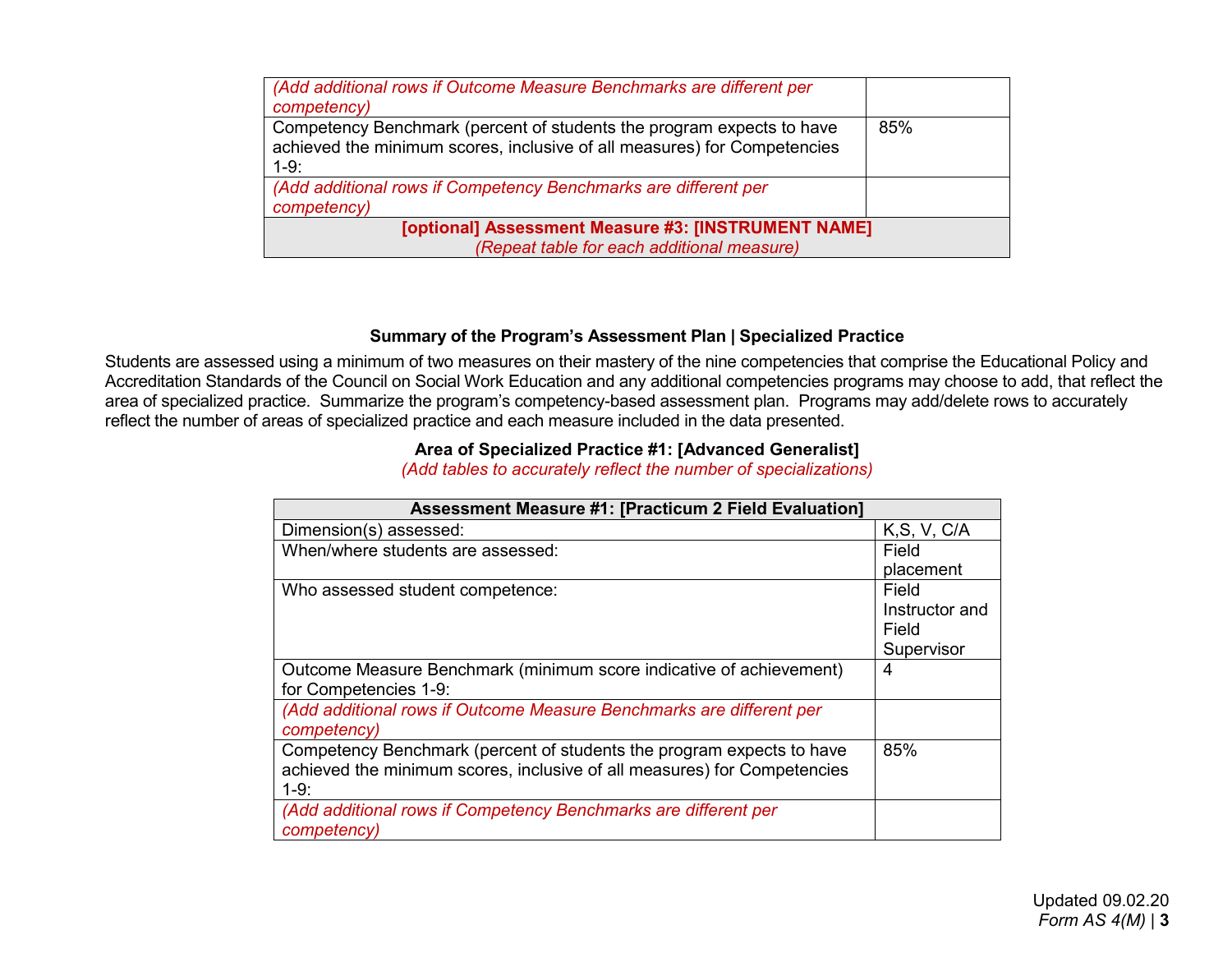| Assessment Measure #2: [Assessment Assignment]                           |               |  |  |  |  |  |
|--------------------------------------------------------------------------|---------------|--|--|--|--|--|
| Dimension(s) assessed:                                                   | K, S, V, C/A  |  |  |  |  |  |
| When/where students are assessed:                                        | Classroom /   |  |  |  |  |  |
|                                                                          | when          |  |  |  |  |  |
|                                                                          | assignment is |  |  |  |  |  |
|                                                                          | due           |  |  |  |  |  |
| Who assessed student competence:                                         | Instructor of |  |  |  |  |  |
|                                                                          | record        |  |  |  |  |  |
| Outcome Measure Benchmark (minimum score indicative of achievement)      | 80%           |  |  |  |  |  |
| for Competencies 1-9:                                                    |               |  |  |  |  |  |
| (Add additional rows if Outcome Measure Benchmarks are different per     |               |  |  |  |  |  |
| competency)                                                              |               |  |  |  |  |  |
| Competency Benchmark (percent of students the program expects to have    | 85%           |  |  |  |  |  |
| achieved the minimum scores, inclusive of all measures) for Competencies |               |  |  |  |  |  |
| $1-9:$                                                                   |               |  |  |  |  |  |
| (Add additional rows if Competency Benchmarks are different per          |               |  |  |  |  |  |
| competency)                                                              |               |  |  |  |  |  |
| [optional] Assessment Measure #3: [INSTRUMENT NAME]                      |               |  |  |  |  |  |
| (Repeat table for each additional measure)                               |               |  |  |  |  |  |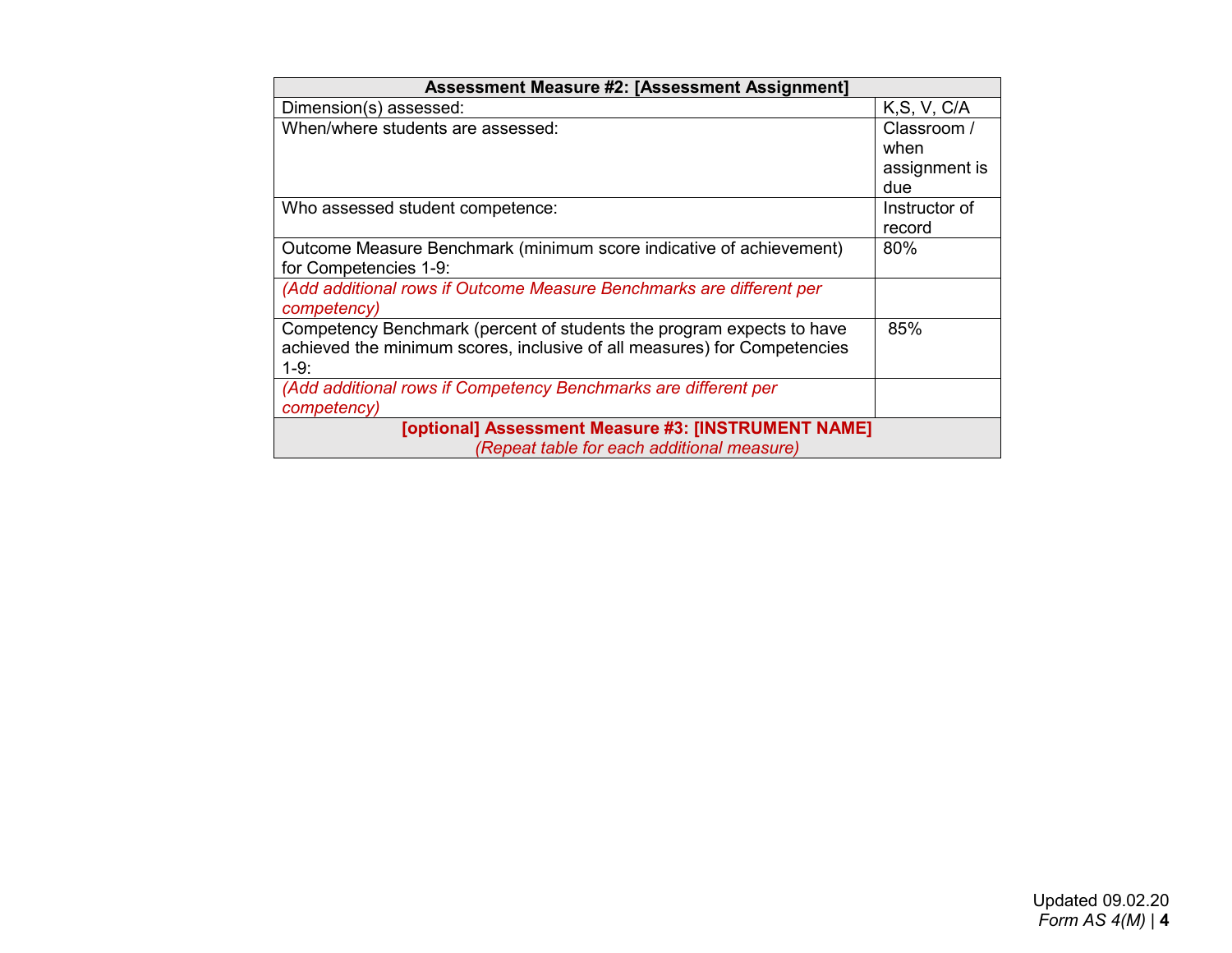# **Directions for completing Form AS 4**

Indicate the benchmark percentage for each competency. The competency benchmark is the percent of students the program expects to have achieved both/all outcome measure benchmarks. Programs calculate the percentage of students achieving each outcome measure benchmark, then calculate the percentage of students achieving each competency inclusive of two or more measures for each program option. Programs with multiple program options must present data for each program option, and in aggregate inclusive of all program options per competency. Programs may add/delete columns and to accurately reflect the number of program options offered. This is a required form. The assessment data table may be altered to accurately reflect the number of program options offered and additional program-developed competencies. However, beyond these formatting alternations, the program may not alter the content of this form.

| ASSESSINGIN DAIA CONGUIGU UUNING ING ACAUGHIIU TEAN (2020-2021)<br>Program Option #1: (Generalist Face-to-Face Delivery)<br><b>MTSU</b> |                                                                                                          |                                                                                                                                 |                                                                                                                                                                               |                                                                                                                    |                                                                                                                        |                                                                                                                |  |  |  |
|-----------------------------------------------------------------------------------------------------------------------------------------|----------------------------------------------------------------------------------------------------------|---------------------------------------------------------------------------------------------------------------------------------|-------------------------------------------------------------------------------------------------------------------------------------------------------------------------------|--------------------------------------------------------------------------------------------------------------------|------------------------------------------------------------------------------------------------------------------------|----------------------------------------------------------------------------------------------------------------|--|--|--|
| <b>COMPETENCY</b>                                                                                                                       | <b>COMPETENCY</b><br><b>BENCHMARK</b><br>$(\% )$<br>(GENERALIST)                                         | <b>COMPETENCY</b><br><b>BENCHMARK</b><br>(AREA OF<br><b>SPECIALIZED</b><br><b>PRACTICE)</b>                                     | PERCENTAGE OF STUDENTS ACHIEVING BENCHMARK                                                                                                                                    |                                                                                                                    |                                                                                                                        |                                                                                                                |  |  |  |
|                                                                                                                                         |                                                                                                          |                                                                                                                                 | <b>Generalist Practice</b><br>$n = 9$                                                                                                                                         | Area of<br><b>Specialized</b><br><b>Practice #1</b><br><b>Advanced</b><br><b>Generalist</b><br>$n = 21$            | Area of<br><b>Specialized</b><br><b>Practice #2</b><br>(Identify)<br>Specialization)<br>$ n = (Number of$<br>students) | <b>Area of Specialized</b><br><b>Practice #3 (Identify</b><br>Specialization)<br>$n = (Number of$<br>students) |  |  |  |
| Competency 1:<br><b>Demonstrate</b><br><b>Ethical and</b><br><b>Professional</b><br><b>Behavior</b>                                     | will score 4.0 or will score 4.0 or<br>higher (out of 5) higher (out of 5)<br>measure of<br>competency 1 | Measurement 1: Measurement 1:<br>85% of Students 85% of Students<br>measure of<br>competency 1<br>Measurement 2: Measurement 2: | Results 1: met 100% of<br>students scored 4.0 or<br>higher<br>In the Practicum $\overline{\text{in}}$ the Practicum II Results 2: 100% of<br>students scored 80% or<br>higher | Results 1: met 95%<br>of students scored<br>4.0 or higher<br>Results 2: 95% of<br>students scored<br>80% or higher |                                                                                                                        |                                                                                                                |  |  |  |
|                                                                                                                                         |                                                                                                          |                                                                                                                                 | Measures $1 + 2/2$                                                                                                                                                            | Measures 1+2/2                                                                                                     |                                                                                                                        |                                                                                                                |  |  |  |

# **Assessment Data Collected during the Academic Year (2020-2021)**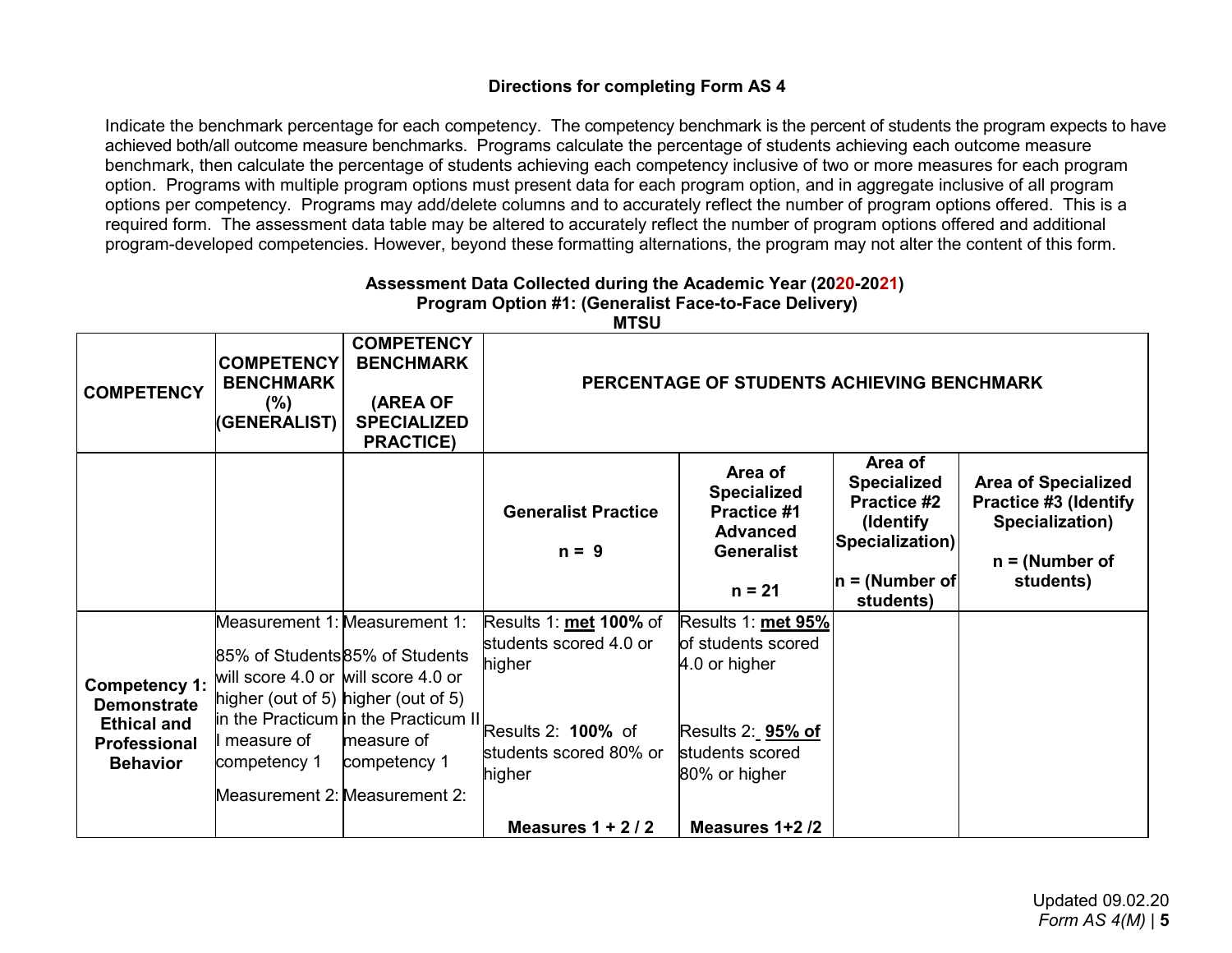| <b>Competency 2:</b><br><b>Engage</b><br><b>Diversity and</b><br>Difference in<br><b>Practice</b>                                       | 85% of students 85% of students<br>will score 80%<br>or higher on the<br>Practice I Paper Practice with<br>Measurement 1:<br>will score 4.0 or<br>higher (out of 5)<br>measure of<br>competency 2<br>Measurement 2:<br>85% of students<br>will score 80%<br>or higher on the<br><b>HBSE Term</b><br>Paper | will score 80% or<br>higher on the Adv<br>Individuals Paper<br>Measurement 1:<br>85% of Students 85% of Students<br>will score 4.0 or<br>higher (out of 5)<br><b>i</b> n the Practicum lin the Practicum II<br>measure of<br>competency 2<br>Measurement 2:<br>85% of students<br>will score 80% or<br>higher on the<br>Empirical<br><b>Evidence Based</b><br><b>Practice Paper</b> | Results 1: met 100% of<br>students scored 4.0 or<br>higher<br>Results 2: <b>100%</b> of<br>students scored 80% or<br>higher<br>Measures $1 + 2/2$ | Results 1: met 90%<br>of students scored<br>4.0 or higher<br>Results 2: <b>100%</b> of<br>students scored<br>80% or higher<br>Measures $1 + 2/2$ |  |
|-----------------------------------------------------------------------------------------------------------------------------------------|-----------------------------------------------------------------------------------------------------------------------------------------------------------------------------------------------------------------------------------------------------------------------------------------------------------|-------------------------------------------------------------------------------------------------------------------------------------------------------------------------------------------------------------------------------------------------------------------------------------------------------------------------------------------------------------------------------------|---------------------------------------------------------------------------------------------------------------------------------------------------|--------------------------------------------------------------------------------------------------------------------------------------------------|--|
| <b>Competency 3:</b><br><b>Advance Human</b><br><b>Rights and</b><br>Social,<br>Economic, and<br><b>Environmental</b><br><b>Justice</b> | Measurement 1: Measurement 1:<br>85% of Students 85% of Students<br>will score 4.0 or will score 4.0 or<br>higher (out of 5) higher (out of 5)<br>I measure of<br>competency 3 competency 3<br>Measurement 2:<br>will score 80%                                                                           | in the Practicum in the Practicum II<br>measure of<br>Measurement 2:<br>85% of students 85% of students<br>will score 80% or<br>or higher on the higher on the Adv                                                                                                                                                                                                                  | Results 1: <b>met</b> 100% of<br>students scored 4.0 or<br>higher<br>Results 2: 90% of<br>students scored 80% or<br>higher<br>Measures 1+2/2      | Results 1: met<br>90% of students<br>scored 4.0 or higher<br>Results 2: 86% of<br>students scored<br>80% or higher<br>Measures 1+2/2             |  |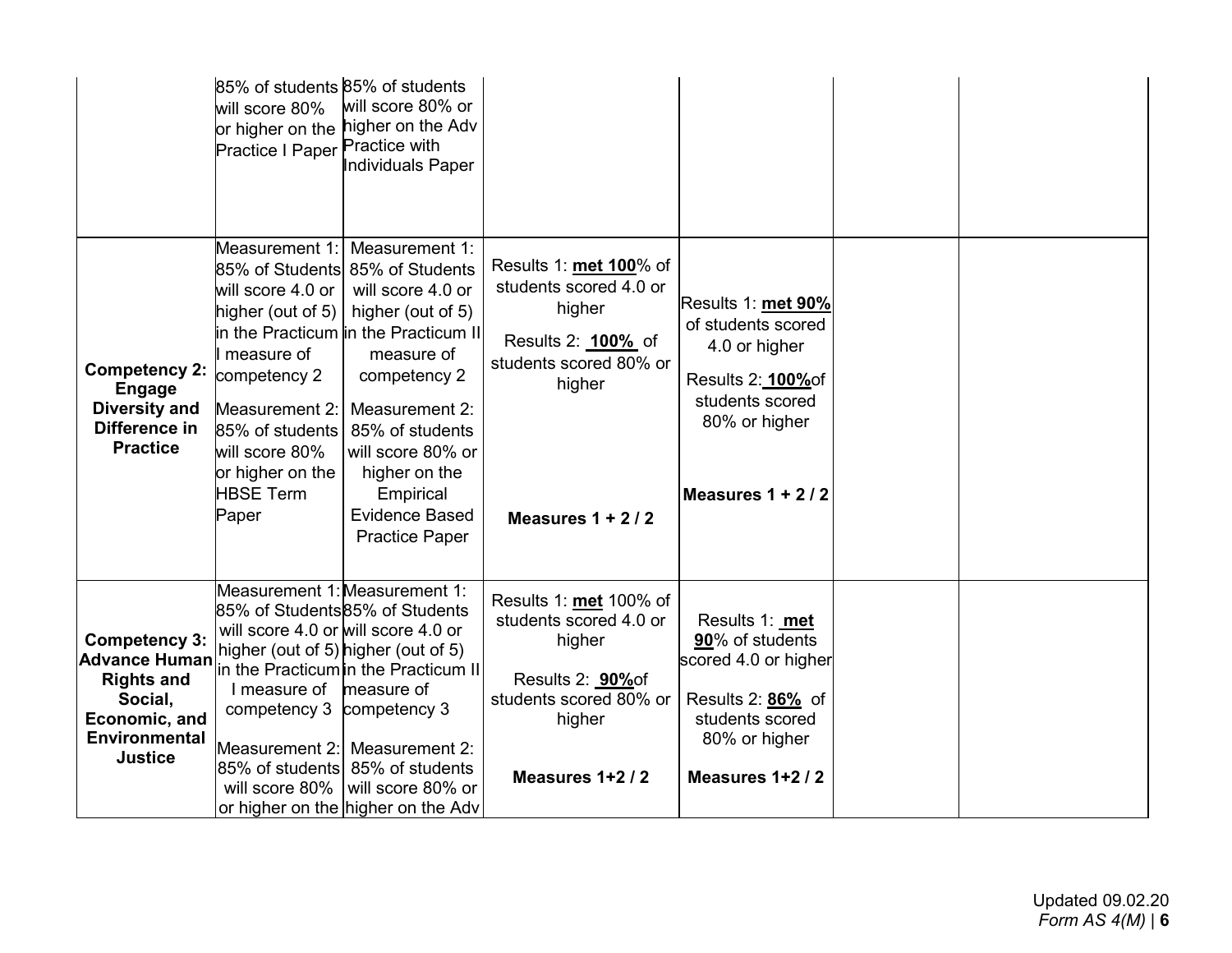|                                                                                                                                      | Social Justice<br>Project                                                                                                                                                                                                            | <b>Macro Practice</b><br><b>Final Exam</b>                                                                                                                                                                                                                                                   |                                                                                                                                         |                                                                                                                                                 |  |
|--------------------------------------------------------------------------------------------------------------------------------------|--------------------------------------------------------------------------------------------------------------------------------------------------------------------------------------------------------------------------------------|----------------------------------------------------------------------------------------------------------------------------------------------------------------------------------------------------------------------------------------------------------------------------------------------|-----------------------------------------------------------------------------------------------------------------------------------------|-------------------------------------------------------------------------------------------------------------------------------------------------|--|
| <b>Competency 4:</b><br><b>Engage in</b><br>Practice-<br>informed<br><b>Research and</b><br>Research-<br>informed<br><b>Practice</b> | Measurement 1:<br>85% of Students<br>will score 4.0 or<br>higher (out of 5)<br>in the Practicum<br>I measure of<br>competency 4<br>Measurement 2:<br>85% of students<br>will score 80%<br>or higher on the<br>Research I<br>Proposal | Measurement 1:<br>85% of Students<br>will score 4.0 or<br>higher (out of 5)<br>in the Practicum II<br>measure of<br>competency 4<br>Measurement 2:<br>85% of students<br>will score 80% or<br>higher on the<br>Empirical<br><b>Evidence Based</b><br><b>Practice Paper</b>                   | Results 1: met 100% of<br>students scored 4.0 or<br>higher<br>Results 2: 67% of<br>students scored 80% or<br>higher<br>Measures 1+2/2   | Results 1: met<br>90% of students<br>scored 4.0 or higher<br>Results 2: 100% of<br>students scored<br>80% or higher<br>Measures 1+2/2           |  |
| <b>Competency 5:</b><br><b>Engage in Policy</b><br><b>Practice</b>                                                                   | Measurement 1:<br>will score 4.0 or<br>higher (out of 5)<br>I measure of<br>competency 5<br>Measurement 2:<br>85% of students<br>will score 80%<br>or higher on the<br><b>Policy Final</b><br>Exam                                   | Measurement 1:<br>85% of Students 85% of Students<br>will score 4.0 or<br>higher (out of 5)<br>in the Practicum in the Practicum II<br>measure of<br>competency 5<br>Measurement 2:<br>85% of students<br>will score 80% or<br>higher on the<br><b>Policy Analysis</b><br><b>Final Paper</b> | Results 1: met 100% of<br>students scored 4.0 or<br>higher<br>Results 2: 89% of<br>students scored 80% or<br>higher<br>Measures 1+2 / 2 | Results 1: not met<br>81% of students<br>scored 4.0 or higher<br>Results 2: <b>90%</b> of<br>students scored<br>80% or higher<br>Measures 1+2/2 |  |
| <b>Competency 6:</b><br><b>Engage with</b><br>Individuals,<br>Families,<br>Groups,                                                   | Measurement 1<br>85% of Students<br>will score 4.0 or<br>higher (out of 5)                                                                                                                                                           | Measurement 1:<br>85% of Students<br>will score 4.0 or<br>higher (out of 5)<br>in the Practicum in the Practicum II                                                                                                                                                                          | Results 1: met 100% of<br>students scored 4.0 or<br>higher                                                                              | Results 1: met<br>100% of students<br>scored 4.0 or higher                                                                                      |  |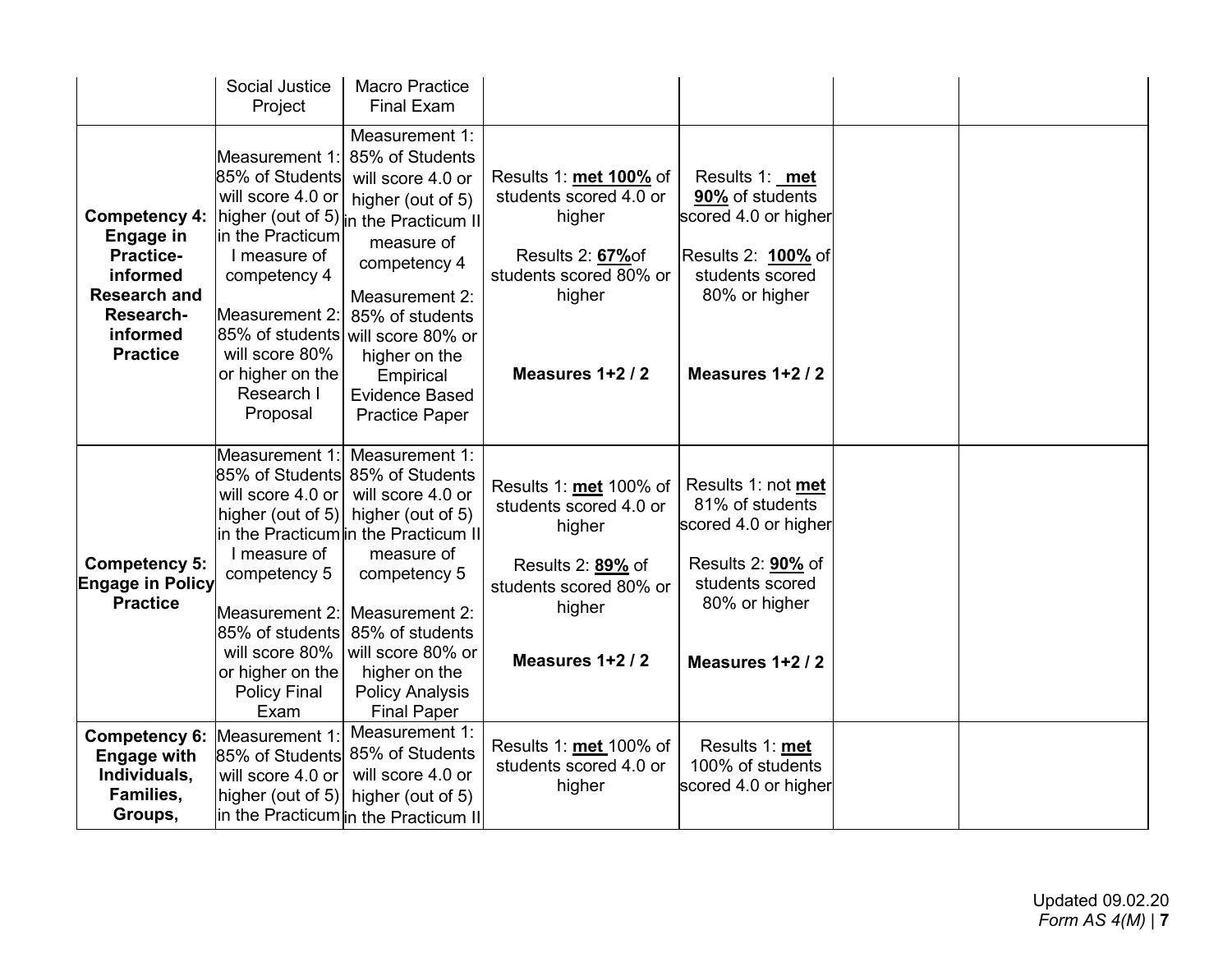| Organizations,<br>and<br><b>Communities</b>                                                                                   | I measure of<br>competency 6<br>Measurement 2:<br>85% of students<br>will score 80%<br>or higher on the<br>Practice I Paper                                                                                                                                 | measure of<br>competency 6<br>Measurement 2:<br>85% of students<br>will score 80% or<br>higher on the<br><b>Practice II Term</b><br>Paper                                                                                                    | Results 2: _ of students<br>scored 80% or higher<br>Measures 1+2 / 2                                                                                      | Results 2: of<br>students scored<br>80% or higher<br>Measures 1+2/2                                                |  |
|-------------------------------------------------------------------------------------------------------------------------------|-------------------------------------------------------------------------------------------------------------------------------------------------------------------------------------------------------------------------------------------------------------|----------------------------------------------------------------------------------------------------------------------------------------------------------------------------------------------------------------------------------------------|-----------------------------------------------------------------------------------------------------------------------------------------------------------|--------------------------------------------------------------------------------------------------------------------|--|
| <b>Competency 7:</b><br><b>Assess</b><br>Individuals,<br>Families,<br>Groups,<br>Organizations,<br>and<br><b>Communities</b>  | Measurement 1:<br>85% of Students<br>will score 4.0 or<br>higher (out of 5)<br>in the Practicum<br>I measure of<br>competency 7<br><b>Measurement 2:</b><br>85% of students<br>will score 80%<br>or higher on the<br>Practice II<br>Community<br>Assessment | Measurement 1:<br>85% of Students<br>will score 4.0 or<br>higher (out of 5)<br>in the Practicum II<br>measure of<br>competency 7<br>Measurement 2:<br>85% of students<br>will score 80% or<br>higher on the<br><b>Families Term</b><br>Paper | Results 1: met 100% of Results 1: met 90%<br>students scored 4.0 or<br>higher<br>Results 2 91% of<br>students scored 80% or<br>higher<br>Measures 1+2 / 2 | of students scored<br>4.0 or higher<br>Results 2: 83% of<br>students scored<br>80% or higher<br>Measures 1+2/2     |  |
| <b>Competency 8:</b><br>Intervene with<br>Individuals,<br>Families,<br>Groups,<br>Organizations,<br>and<br><b>Communities</b> | Measurement 1:<br>85% of Students<br>will score 4.0 or<br>higher (out of 5)<br>I measure of<br>competency 8<br>Measurement 2:<br>85% of students<br>will score 80%<br>or higher on the                                                                      | Measurement 1:<br>85% of Students<br>will score 4.0 or<br>higher (out of 5)<br>in the Practicum in the Practicum II<br>measure of<br>competency 8<br>Measurement 2:<br>85% of students<br>will score 80% or<br>higher on the                 | Results 1: met 100% of<br>students scored 4.0 or<br>higher<br>Results 2: of students<br>scored 80% or higher                                              | Results 1: met 90%<br>of students scored<br>4.0 or higher<br>Results 2:100%_of<br>students scored<br>80% or higher |  |
|                                                                                                                               | Practice I<br>Paper                                                                                                                                                                                                                                         | <b>Groups Course</b><br>Group                                                                                                                                                                                                                | Measures 1+2 / 2                                                                                                                                          | Measures 1+2/2                                                                                                     |  |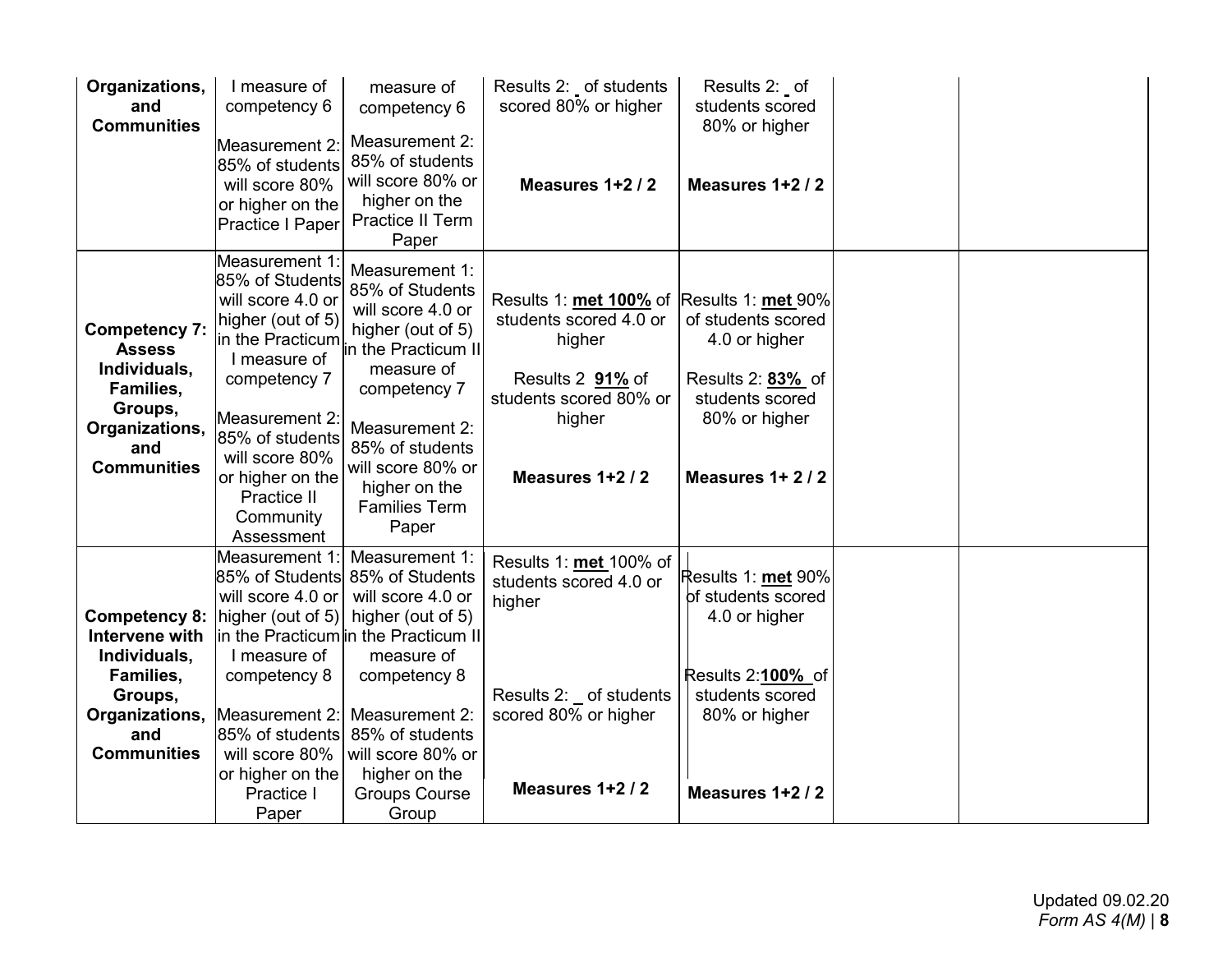|                                                                                                                                                        |                                                                                                                                                                                                                                       | Presentation                                                                                                                                                                                                                          |                                                                                                                                                                      |                                                                                                                          |  |
|--------------------------------------------------------------------------------------------------------------------------------------------------------|---------------------------------------------------------------------------------------------------------------------------------------------------------------------------------------------------------------------------------------|---------------------------------------------------------------------------------------------------------------------------------------------------------------------------------------------------------------------------------------|----------------------------------------------------------------------------------------------------------------------------------------------------------------------|--------------------------------------------------------------------------------------------------------------------------|--|
| <b>Competency 9:</b><br><b>Evaluate</b><br><b>Practice with</b><br>Individuals,<br>Families,<br>Groups,<br>Organizations,<br>and<br><b>Communities</b> | Measurement 1:<br>85% of Students<br>will score 4.0 or<br>higher (out of 5)<br>in the Practicum<br>measure of<br>competency 8<br>Measurement 2:<br>85% of students<br>will score 80%<br>or higher on the<br>Research II<br>Evaluation | Measurement 1:<br>85% of Students<br>will score 4.0 or<br>higher (out of 5)<br>in the Practicum II<br>measure of<br>competency 9<br>Measurement 2:<br>85% of students<br>will score 80% or<br>higher on the<br><b>Empirical Paper</b> | Results 1: not met 100%<br>of students scored 4.0 or Results 1: met 90%<br>higher<br>Results 2: <b>100%</b> of<br>students scored 80% or<br>higher<br>Measures 1+2/2 | of students scored<br>4.0 or higher<br>Results 2: <b>100%</b> of<br>students scored<br>80% or higher<br>Measures 1+2 / 2 |  |
| Any additional<br>Competency(ies)<br>Developed by<br>the Program                                                                                       |                                                                                                                                                                                                                                       |                                                                                                                                                                                                                                       |                                                                                                                                                                      |                                                                                                                          |  |

**OVERALL ASSESSMENT OF STUDENT LEARNING OUTCOMES (Aggregate Findings for All Students from All Program Options Combined)**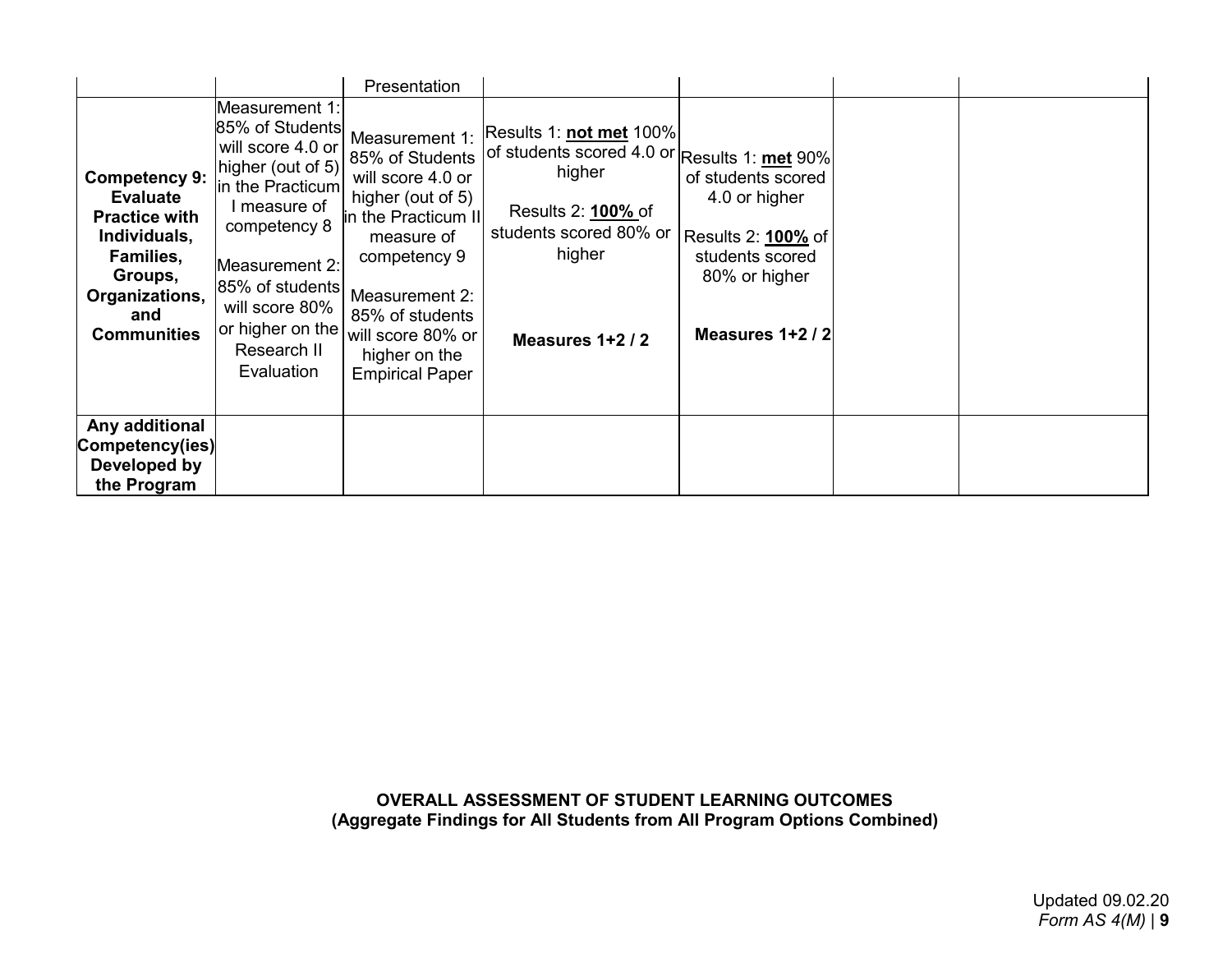#### **Assessment Data Collected during the Academic Year (2020-2021)**

| <b>COMPETENCY</b>                                                                                     | <b>COMPETENCY</b><br><b>BENCHMARK</b><br><b>GENERALIST</b>                                    | <b>COMPETENCY</b><br><b>BENCHMARK</b><br><b>ADVANCED</b><br><b>GENERALIST</b> | PERCENTAGE OF STUDENTS ACHIEVING BENCHMARK |                                                                                             |                                                                               |                                                                              |
|-------------------------------------------------------------------------------------------------------|-----------------------------------------------------------------------------------------------|-------------------------------------------------------------------------------|--------------------------------------------|---------------------------------------------------------------------------------------------|-------------------------------------------------------------------------------|------------------------------------------------------------------------------|
|                                                                                                       |                                                                                               |                                                                               | <b>Generalist</b><br><b>Practice</b>       | Area of<br><b>Specialized</b><br><b>Practice #1</b><br><b>Advanced</b><br><b>Generalist</b> | <b>Area of Specialized</b><br><b>Practice #2 (Identify</b><br>Specialization) | Area of<br><b>Specialized</b><br>Practice #3<br>(Identify<br>Specialization) |
| Competency 1:<br><b>Demonstrate</b><br><b>Ethical and</b><br>Professional<br><b>Behavior</b>          | 85% of students will<br>exhibit competency<br>in two or more<br>measures                      | 85% of students<br>will exhibit<br>competency in<br>two or more<br>measures   | 100%                                       | 95%                                                                                         |                                                                               |                                                                              |
| Competency 2:<br>Engage<br><b>Diversity and</b><br>Difference in<br><b>Practice</b>                   | 85% of students will<br>exhibit competency<br>in two or more<br>measures                      | 85% of students<br>will exhibit<br>competency in<br>two or more<br>measures   | 100%                                       | 95%                                                                                         |                                                                               |                                                                              |
| Competency 3:<br><b>Rights and</b><br>Social,<br>Economic, and<br>Environmental<br>Justice            | 85% of students will<br><b>Advance Human exhibit competency</b><br>in two or more<br>measures | 85% of students<br>will exhibit<br>competency in<br>two or more<br>measures   | 95%                                        | 88%                                                                                         |                                                                               |                                                                              |
| Competency 4:<br>Engage In<br><b>Practice-</b><br>informed<br><b>Research and</b><br><b>Research-</b> | 85% of students will<br>exhibit competency<br>in two or more<br>measures                      | 85% of students<br>will exhibit<br>competency in<br>two or more<br>measures   | 83.5%                                      | 95%                                                                                         |                                                                               |                                                                              |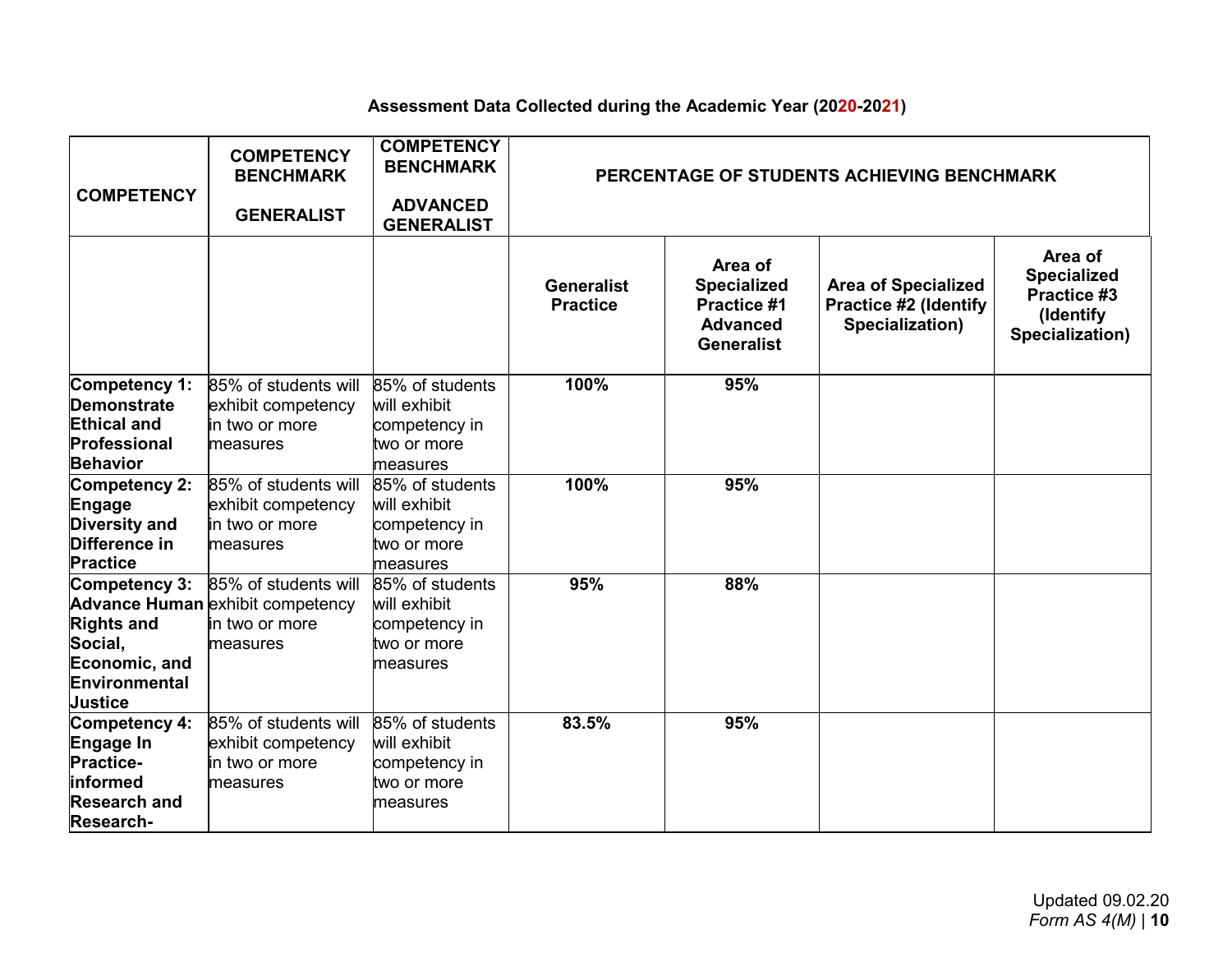| informed<br><b>Practice</b>                                                                                                       |                                                                                                  |                                                                             |       |       |  |
|-----------------------------------------------------------------------------------------------------------------------------------|--------------------------------------------------------------------------------------------------|-----------------------------------------------------------------------------|-------|-------|--|
| Competency 5:<br>Practice                                                                                                         | 85% of students will<br><b>Engage in Policy exhibit competency</b><br>in two or more<br>measures | 85% of students<br>will exhibit<br>competency in<br>two or more<br>measures | 94.5% | 85.5% |  |
| Competency 6:<br><b>Engage with</b><br>Individuals,<br><b>Families,</b><br>Groups,<br>Organizations,<br>and<br><b>Communities</b> | 85% of students will<br>exhibit competency<br>in two or more<br>measures                         | 85% of students<br>will exhibit<br>competency in<br>two or more<br>measures | 90%   | 90%   |  |
| Competency 7:<br><b>Assess</b><br>Individuals,<br>Families,<br>Groups,<br>Organizations,<br>and<br><b>Communities</b>             | 85% of students will<br>exhibit competency<br>in two or more<br>measures                         | 85% of students<br>will exhibit<br>competency in<br>two or more<br>measures | 95.5% | 86.5% |  |
| Competency 8:<br>Intervene with<br>Individuals,<br>Families,<br>Groups,<br>Organizations,<br>and<br><b>Communities</b>            | 85% of students will<br>exhibit competency<br>in two or more<br>measures                         | 85% of students<br>will exhibit<br>competency in<br>two or more<br>measures | 90%   | 95%   |  |
| Competency 9:<br><b>Evaluate</b><br><b>Practice with</b><br>Individuals,<br>Families,<br>Groups,<br>Organizations,                | 85% of students will<br>exhibit competency<br>in two or more<br>measures                         | 85% of students<br>will exhibit<br>competency in<br>two or more<br>measures | 100%  | 95%   |  |